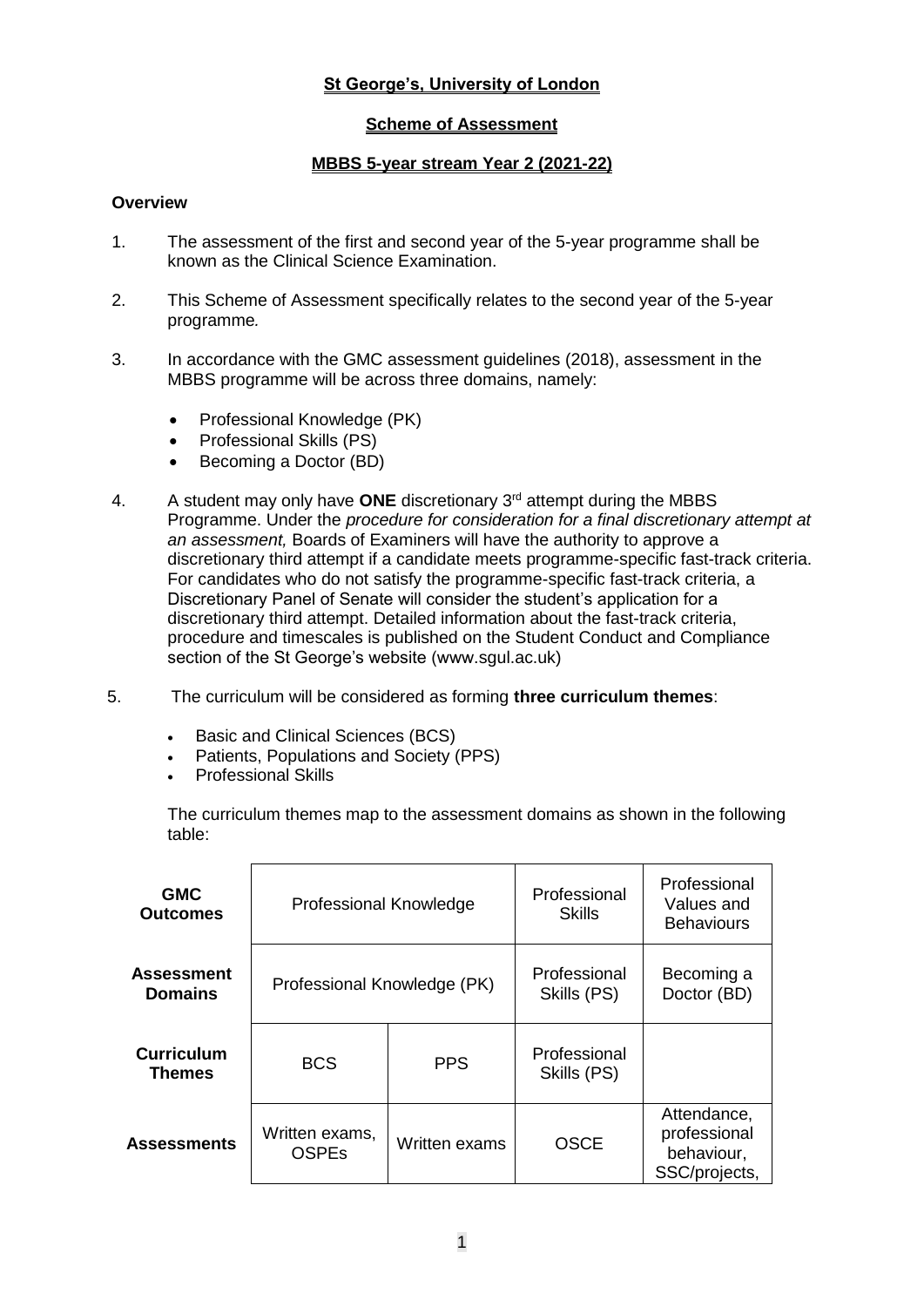- 6. In Year 2 of the 5-year programme, the Professional Knowledge domain will cover the BCS and PPS curriculum themes, and will be subdivided into two elements that must be passed independently.
- 7. The Professional Knowledge domain is tested using written examinations and objective structured practical examinations (OSPE) and will assess knowledge and application of knowledge.

The Professional Skills domain is tested using an objective structured clinical examination (OSCE) and will assess clinical communication and clinical skills.

The Becoming a Doctor domain will assess whether students are developing the ability to apply knowledge in the clinical workplace as well as the behaviours and skills required by medical professionals. Feedback will be provided across four main elements: attendance, other professional behaviour, the clinical workplace portfolio and student selected component (SSC)/projects.

- 8. Assessment in Year 2 (at first attempt) will normally comprise the following:
	- For the Professional Knowledge domain, there will be written examinations and an anatomy OSPE at the end of the academic year
	- For the Professional Skills domain, there will be an Objective Structured Clinical Examination (OSCE) that will normally be held at the end of the year
	- For the Becoming a Doctor domain, assessments will be completed throughout the year across four main elements: attendance, other professional behaviours, clinical workplace portfolio and SSC/projects
- 9. The written examinations and OSPE will comprise of questions that test the learning objectives from Year 2. Items will be distributed so as to ensure that teaching from all Year 2 modules are appropriately represented in the final mark scheme.
- 10. The length of the written examinations and the number of OSCE and OSPE stations will be announced in advance of the assessment by the Chief/Responsible Examiner.
- 11. The content of the assessments in the Becoming a Doctor domain will be announced in advance of the assessment by the Chief/Responsible Examiner and/or Domain Lead.
- 12. There will be no compensation between the three assessment domains. There will also be no compensation between the two elements of the Professional Knowledge domain (BCS and PPS).

#### **Formative assessment**

Formative assessments are used to allow students to practise the main assessment methods that will be used summatively in the remainder of the programme. Please note that attendance of all formative exams is mandatory and if for any reason you are unable to attend you will need to complete a mitigating circumstance form which will be reviewed by a panel.

• For the Professional Skills (PS), domain, there will be a formative Objective Structured Clinical Examination (OSCE) that will normally be held in December.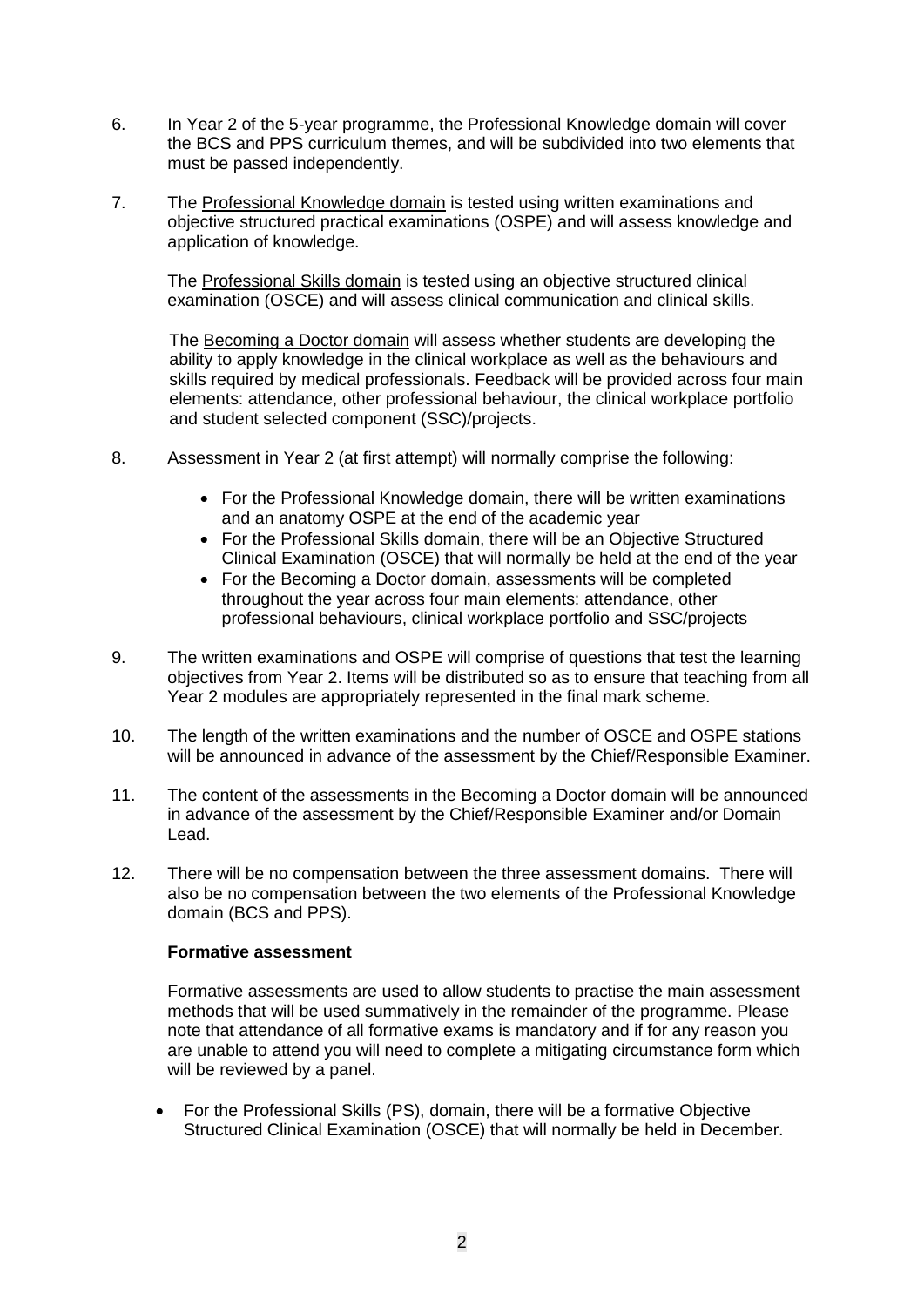13. **Mark Distribution for Professional Knowledge:** At first attempt, marks from the two elements of the Professional Knowledge domain (BCS and PPS) will be derived from the end of Year 2 exams, to a maximum of 100 marks for each element.

The BCS element will be weighted as per the table below:

| –יי | <b>Written BCS</b> |  |  |  |
|-----|--------------------|--|--|--|
|     |                    |  |  |  |

14. **Progression:** progression from Year 2 to the Transition Year will be determined by the results of the Professional Knowledge domain (BCS and PPS elements), the Professional Skills domain and the Becoming a Doctor domain.

# **Marking arrangements and Standard Setting**

# *Professional Knowledge (BCS and PPS)*

- 15. The pass standard for the written examinations and anatomy examination shall be determined using standard setting (e.g. Cohen or Angoff). The pass standard will normally be determined by an internationally recognised standard setting methodology. (see paragraph 16)
- 16. In regard to the standard setting methods referred to in the above paragraph, it may not be statistically reliable to choose the methods listed, given the variables (e.g. cohort size) of the particular assessment in question. In these cases, an alternative, recognised method would be selected to suit the variables of the assessment.
- 17. For each examination, candidates' unrounded marks for all components (e.g OSPE, written paper) of each element of the domain (BCS and PPS) will be rounded up or down for each element of the domain to one decimal place e.g.  $44.91 = 44.9$ ,  $44.96 =$ 45.0
- 18. The element (BCS and PPS) pass marks will be calculated from the percentage pass standard and the marks available for the individual examinations. This will be used to derive the pass marks for that domain at the end of Year 2.
- 19. Candidates *at the end of each End of Year 2 examination* will be graded as one of the following categories for each element (BCS and PPS):
	- **A (Acceptable):** competent the numerical passmark or above
	- **C (Cause for Concern):** not yet competent up to and including 2 Standard Errors of Measurement below the numerical passmark
	- **U (Unacceptable):** poor more than 2 Standard Errors of Measurement below the numerical passmark

### *Professional Skills (OSCE)*

- 20. The Summative OSCE will normally comprise of no less than 10 stations.
- 21. The pass standard for the OSCE shall be determined using standard setting (using recognised methods). The pass standard will normally (see paragraph 22) be determined by the borderline regression method.
- 22. In regards to the standard setting methods referred to in the above paragraph, it may not be statistically reliable to choose the method listed, given the variables (e.g.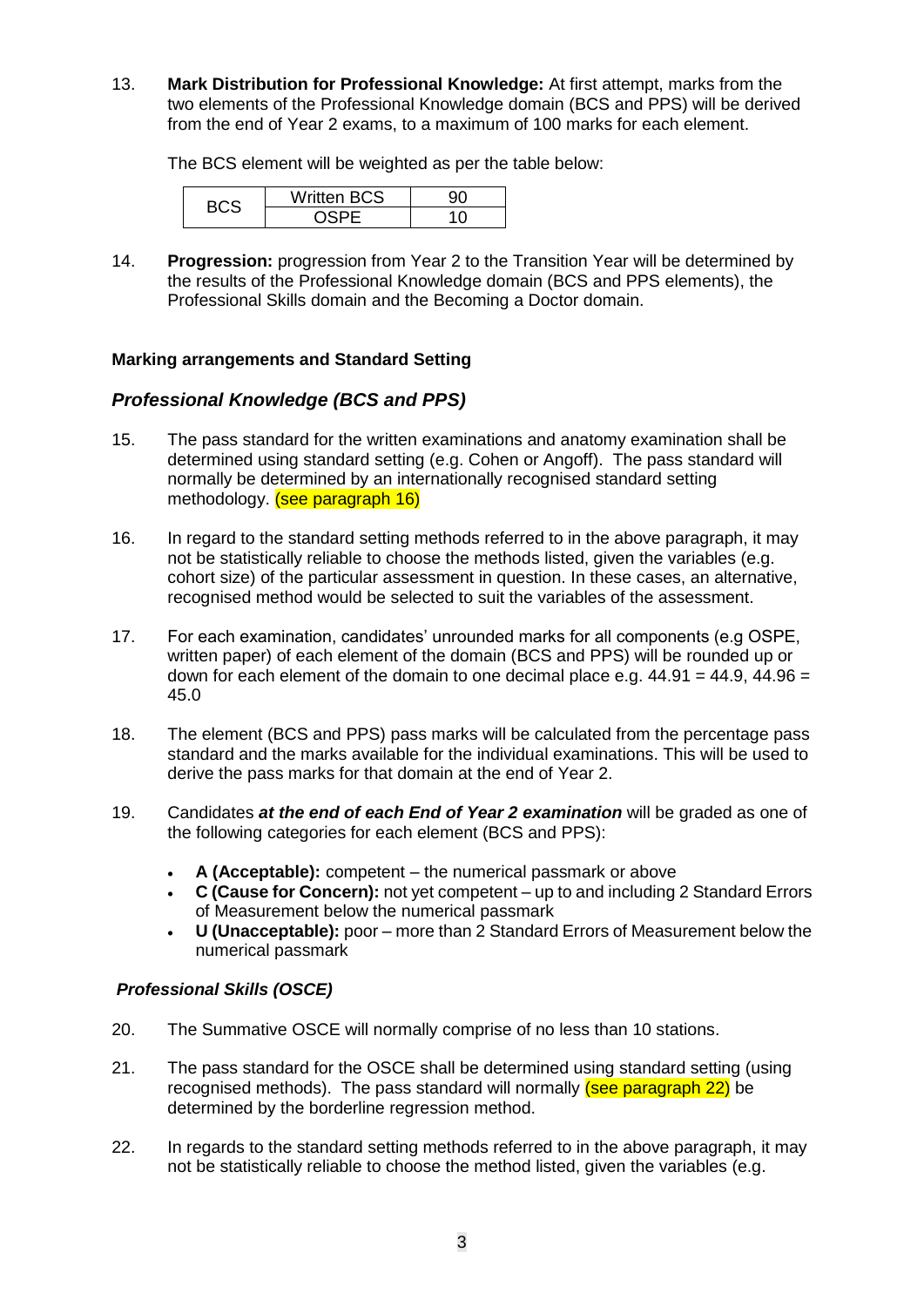cohort size) of the particular assessment in question. In these cases, an alternative, recognised, method would be selected to suit the variables of the assessment.

- 23. The resulting pass mark for each station (out of 100) will be rounded to one decimal place. These marks will be added together and converted to a percentage to give the overall numerical passmark for the OSCE, which is then calculated to one decimal place. (e.g. 51.15 will be rounded up to 51.2 and 51.14 will be rounded down to 51.1).
- 24. In order to attain the pass standard, candidates are required to achieve the numerical passmark for the examination **as well as** pass 65% of stations (rounded to the nearest whole number). For a 10 station OSCE, students must pass at least 7 (rounded from 6.5) stations. For example, if, after applying the percentage calculation, the resulting number of stations is 6.49 then this will be rounded down to 6, and if the resulting number of stations is 6.50 this will be rounded up to 7.
- 25. Candidates *at the end of Year 2* will be graded as one of the following categories:
	- **A (Acceptable):** competent the numerical passmark or above **and** pass at least 65% of stations
	- **C (Cause for Concern):** not yet competent up to and including 2 Standard Errors of Measurement below the numerical passmark **and/or** fail between 35% and 50% of stations
	- **U (Unacceptable):** poor more than 2 Standard Errors of Measurement below the numerical passmark **and/or** fail more than 50% of stations

# *Becoming a Doctor*

- 26. Candidates will be considered across four main elements: attendance, other professional behaviours, clinical workplace portfolio and SSC/projects. These are assessed during the clinical attachments in Year 2, small group teaching and the SSC (namely SSC 1).
- 27. The assessments in the attendance and other professional behaviours elements, clinical workplace portfolio and the SSC elements will all be assessed on a summative basis.
- 28. The Becoming a Doctor leads will consider, and meet where necessary, students displaying poor professional behaviour (including attendance) or poor performance in relation to other aspects of the domain such as completion of workplace assessments. The Becoming a Doctor Grading Committee will allocate grades at the end of the academic year for the 'other professional behaviour' element and report to the Board of Examiners any unsatisfactory performance within the domain via the allocation of an overall domain grade for all students. The Becoming a Doctor Grading Committees in all future years, may consider any evidence assimilated from the point of entry to the MBBS programme, including year 1 where assessment is formative.

#### 29. *The Becoming a Doctor domain* will be graded as follows

- **A (Acceptable)**
- **B (Borderline)**
- **C (Cause for concern)**
- **U (Unacceptable)**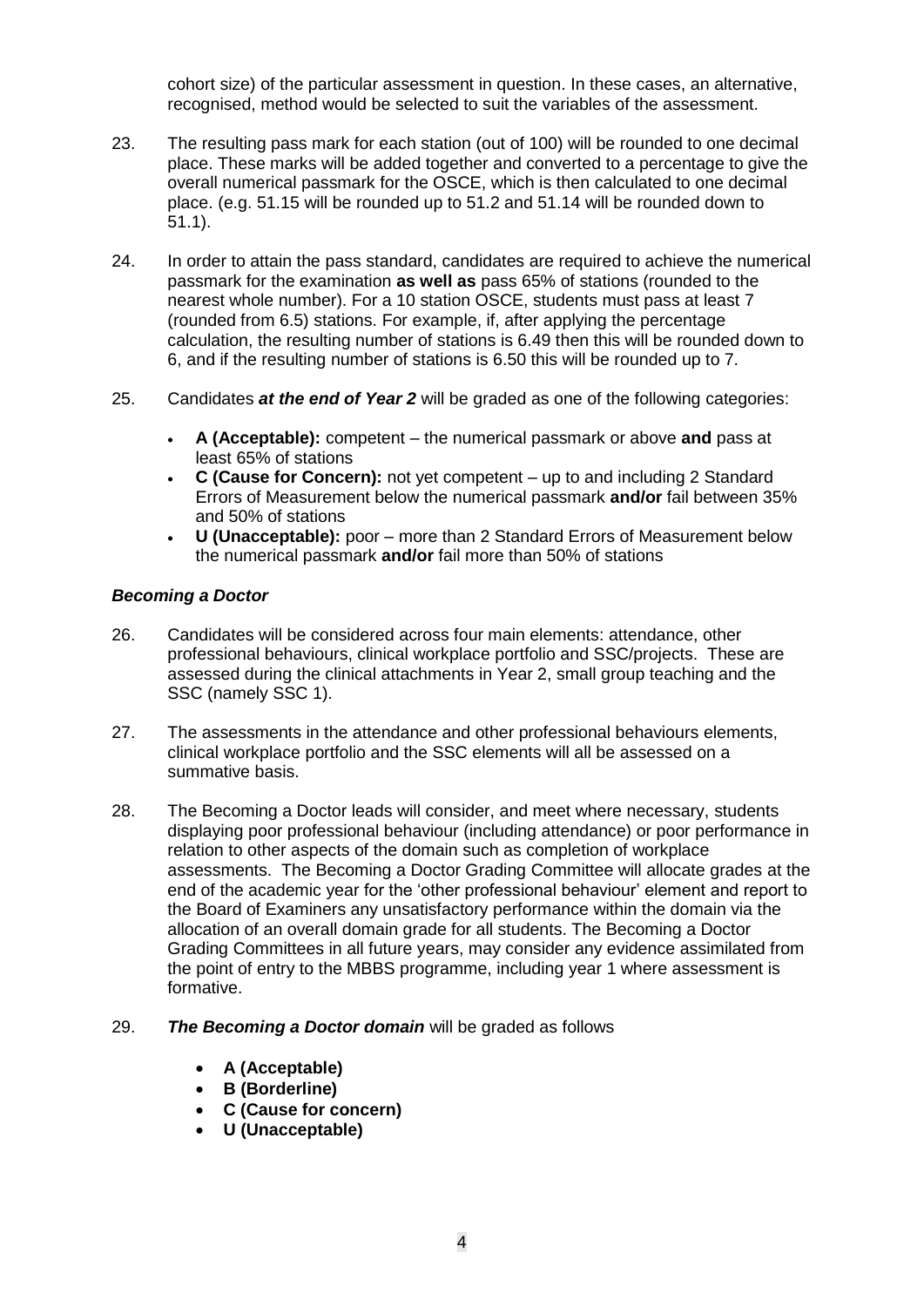| <b>Attendance Element</b>                                                                         | <b>Other</b><br><b>Professional</b><br><b>Behaviour</b><br><b>Element</b> | <b>Clinical</b><br><b>Portfolio</b><br><b>Element</b> | Workplace |                | <b>SSC and</b><br><b>Projects</b><br><b>Element</b><br>(SSC1) |                         | <b>Overall Year 2</b><br><b>MBBS5 BD Grade</b> |
|---------------------------------------------------------------------------------------------------|---------------------------------------------------------------------------|-------------------------------------------------------|-----------|----------------|---------------------------------------------------------------|-------------------------|------------------------------------------------|
| A, C, U                                                                                           | A, C, U                                                                   |                                                       | A, C, U   |                | E, A, U                                                       | <b>Available grades</b> |                                                |
| A                                                                                                 | A                                                                         | A                                                     |           |                |                                                               | A                       |                                                |
| Α                                                                                                 | A                                                                         | A                                                     |           |                |                                                               | A                       |                                                |
| A                                                                                                 | C                                                                         | A                                                     |           |                |                                                               | $B/A^*$                 |                                                |
| C (If small Groups)                                                                               | A                                                                         | A                                                     |           | $\overline{A}$ |                                                               | $B/A^*$                 |                                                |
| (If Clinical Practice)<br>C.                                                                      | A                                                                         | A                                                     |           | A              |                                                               | $C/B/A^*$               |                                                |
| A                                                                                                 | A                                                                         | C                                                     |           | $\overline{A}$ |                                                               | $B/A^*$                 |                                                |
| Α                                                                                                 | $\overline{\text{C}}$                                                     | $\overline{C}$                                        |           | A              |                                                               | $C/B/A^*$               |                                                |
| (If small Groups)<br>С                                                                            | C                                                                         | A                                                     |           | A              |                                                               | $B/A^*$                 |                                                |
| (If Clinical Practice)<br>С                                                                       | $\overline{\text{C}}$                                                     | A                                                     |           | A              |                                                               | $C/B/A$ <sup>*</sup>    |                                                |
| C                                                                                                 | A                                                                         | C                                                     |           | A              |                                                               | $C/B^*$                 |                                                |
| Α                                                                                                 | A                                                                         | A                                                     |           | U              |                                                               | $\mathsf C$             |                                                |
| A                                                                                                 | C                                                                         | Ć                                                     |           | U              |                                                               | $C/B^*$                 |                                                |
| C                                                                                                 | C                                                                         | A                                                     |           | U              |                                                               | С                       |                                                |
| $\overline{\text{c}}$                                                                             | A                                                                         | Ć                                                     |           | U              |                                                               | C                       |                                                |
| Α                                                                                                 | Ć                                                                         | A                                                     |           | U              |                                                               | C                       |                                                |
| Ć                                                                                                 | A                                                                         | A                                                     |           | U              |                                                               | C                       |                                                |
| A                                                                                                 | A                                                                         | $\overline{C}$                                        |           | U              |                                                               | C                       |                                                |
| $\overline{\text{C}}$                                                                             | Ċ                                                                         | C                                                     |           | A              |                                                               | $C/B^*$                 |                                                |
| Ć                                                                                                 | Ć                                                                         | C                                                     |           | U              |                                                               | $\mathsf{C}$            |                                                |
| Any U in attendance, other professional behaviours or portfolio will result in overall grade of U |                                                                           |                                                       |           |                |                                                               |                         |                                                |
| U                                                                                                 | A/C                                                                       |                                                       | A         |                | A                                                             |                         | $\cup$                                         |
| A                                                                                                 | $\cup$                                                                    |                                                       | A         |                | A                                                             |                         | U                                              |
| A                                                                                                 | A                                                                         |                                                       |           | A              |                                                               |                         | U                                              |

\* The final grade for BD will be determined by the grading committee taking into account the circumstances and behaviour of each individual student/group of students

A student may resit the SSC and projects domain if they have remaining submission attempts. All students are entitled to three submission opportunities per year. Students who obtain a C or U at the 3<sup>rd</sup> or Final attempt will be deemed to have failed the year.

- 30. A candidate, whose grade in the Becoming a Doctor domain at the end of the year is **Acceptable or Borderline (**at the first attempt only) (see final column in table above) shall have passed MBBS5 Year 2 and may proceed to the Transition Year of the MBBS programme, provided that they also meet the requirements of paragraphs 19 and 26. Candidates may only progress with a **Borderline** grade on one occasion during the MBBS programme. Students receiving a **Borderline** grade on a second occasion, including during a repeat year or on the first occasion during a repeat year, will be required to repeat the year including all components of the BD domain and require an **Acceptable** grade to progress.
- 31. Students awarded a **Borderline** in Year 2, will be automatically considered at the Grading Committee at the end of Year 2
- 32. A candidate, whose grade in the Becoming a Doctor domain is **Cause for Concern** at the end of the year (see final column in table above) may choose to repeat Year 2 or may opt to enter the resit assessments during the resit period.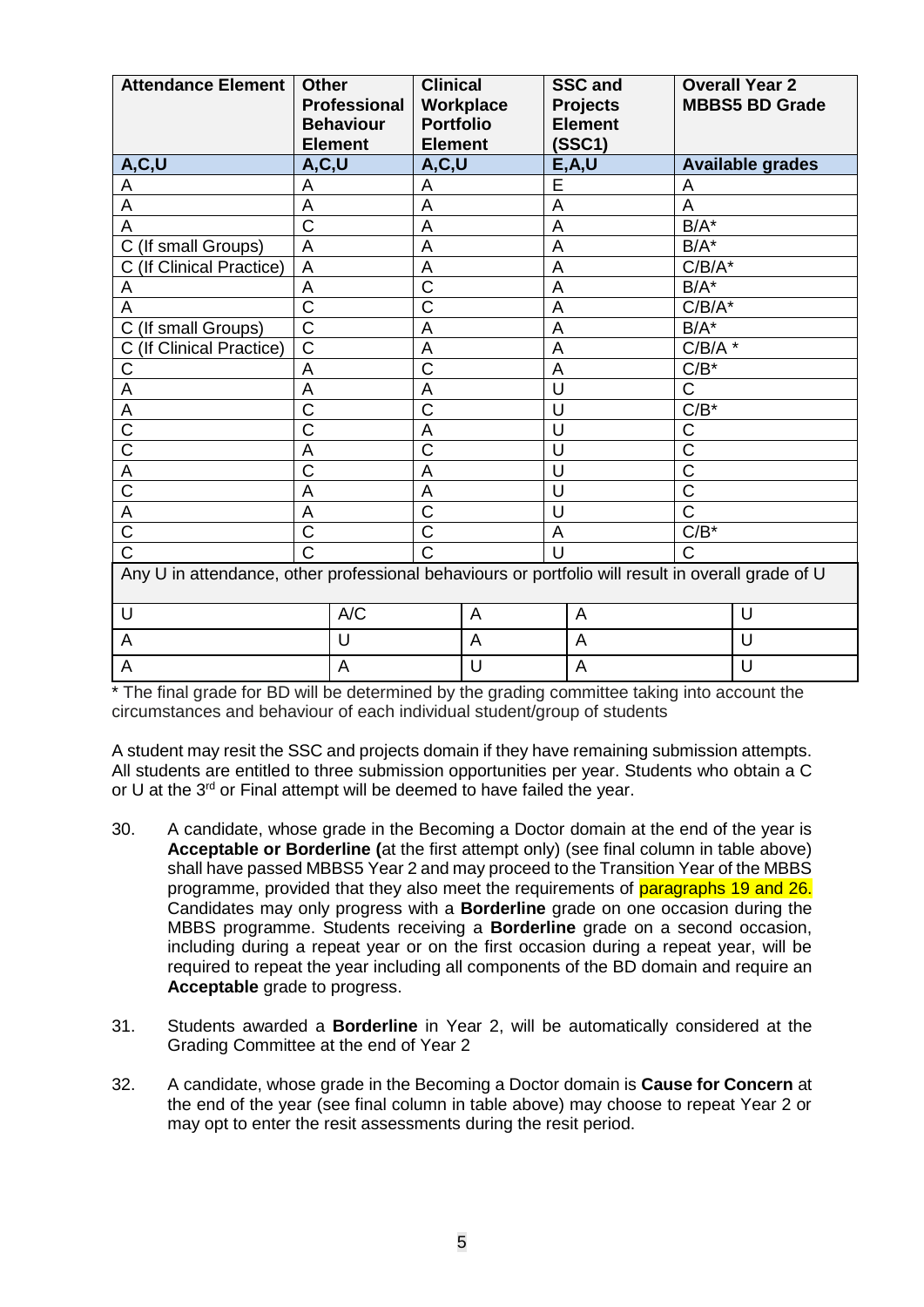- 33. A candidate, whose grade in the Becoming a Doctor domain is **Unacceptable** will be required to repeat Year 2; completing all domains of assessment, regardless of whether they have passed the domain in a previous academic year.
- 34. The final grade for BD will be determined by the grading committee taking into account the circumstances and behaviour of each individual student/group of students.

### **The Becoming a Doctor Resit Period**

- 35. The resit period for the Becoming a Doctor domain will normally take place between the July and August Board of Examiners.
- 36. The requirements for the resit period (e.g. clinical attachment, attendance) will be determined on a case-by-case basis, by the Academic Year Lead and the Becoming a Doctor Domain Lead or their nominee(s).
- 37. Candidates who are required to re-sit the domain will be reviewed at the Resit Professionalism Grading Committee and may have their grade capped at **Borderline.**
- 38. A candidate, whose grade in the Becoming a Doctor resit period is **Borderline** shall have passed MBBS5 Year 2 and may proceed to the Transitional Year of the MBBS programme, provided that they have not previously received a grade of **Borderline** and also meet the requirements of paragraphs 19 and 26.
- 39. A candidate, whose grade in the Becoming a Doctor resit period is **Cause for Concern or Unacceptable** is deemed to have failed the domain and therefore the programme. Such students may be eligible for a  $3<sup>rd</sup>$  discretionary attempt, in accordance with the *procedure for consideration for a final discretionary attempt at an assessment* (see paragraph 4).
- 40. Candidates granted a 3<sup>rd</sup> and final attempt will be required to repeat MBBS5 Year 2 and sit all domains of assessment, achieving a grade of Acceptable in the Becoming a Doctor Domain regardless of whether they have passed the domain in a previous academic year.

### **Progression from Year 2 to the Transition Year**

- 41. At the end of Year 2, candidates will be awarded a grade for each element of the Professional Knowledge domain (BCS, PPS), and a grade for both the Professional Skills and Becoming a Doctor domain. These will be categorised in accordance with paragraphs 19, 26 and 30 above.
- 42. A candidate whose grade in both elements of Professional Knowledge (BCS, PPS) **and** Professional Skills and Becoming a Doctor is **Acceptable** shall have passed the year and may proceed to the Transition Year of the MBBS programme.
- 43. A candidate, whose grade in both elements of Professional Knowledge (BCS, PPS) **and** Professional Skills is **Acceptable, and** whose grade in Becoming a Doctor is **Borderline** (*at first attempt only*) may progress with a Borderline subject to review at the appropriate grading committee.
- . 44. A candidate awarded a **Borderline** grade may progress from Year 2 to the Transition Year, however candidates may only receive one borderline during the MBBS programme.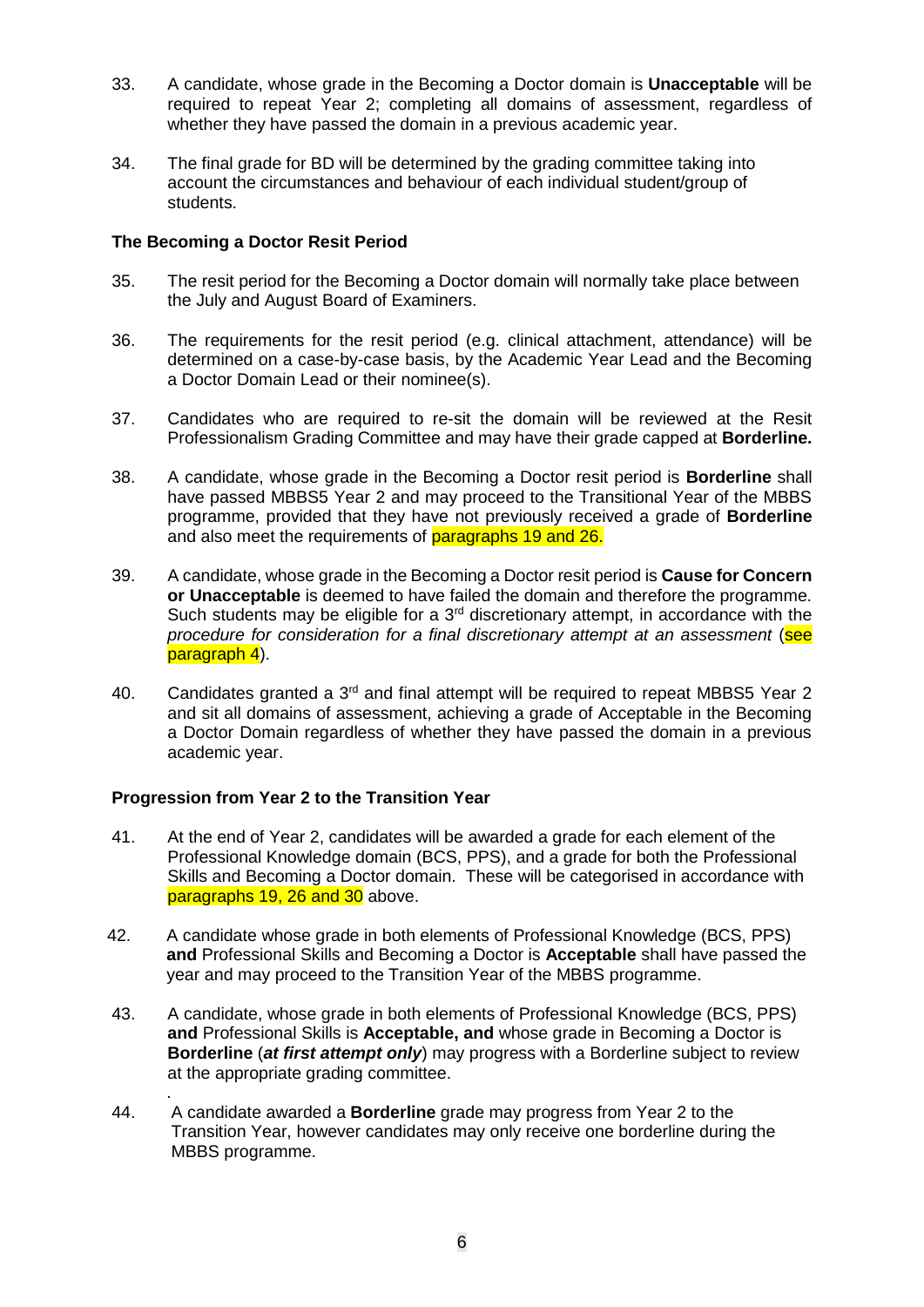- 45. A candidate, whose grade in any one or more assessment domains at first attempt (including **either or both** elements of Professional Knowledge) is **Cause for Concern**, will be given the option to enter the re-sit examination(s)/assessment(s) in each such assessment domain (or element of the domain). Alternatively, a student may choose to repeat the year (MBBS5 Year 2). Candidates repeating the year will be required to sit all domains of assessments, regardless of whether they have passed the domain (or element of the domain) in a previous academic year (see paragraphs 53-56).
- 46. A candidate, whose grade in any one or more assessment domain (or element of the domain) is **Unacceptable** will be required to forego the re-sit examination(s) / assessment(s) and repeat the year (MBBS5 Year 2). Candidates repeating the year will be required to sit all domains of assessments from Year 2, regardless of whether they have passed the domain (or element of the domain) in a previous academic year (see paragraphs 53-56).

#### **Re-sit Examinations/Assessments**

#### **For candidates entering the re-sit period at 2nd attempt in the same academic year as the 1st attempt**

- 47. The re-sit period for the Becoming a Doctor domain (clinical workplace portfolio and/or SSC/projects) will normally take place between the July and August Board of Examiners.
- 48. For the Becoming a Doctor domain, candidates will be required to re-submit the assessment(s) they failed. Candidates will be required to achieve a grade of **Acceptable** for the failed assessment(s). Candidates who are required to re-sit the domain will be reviewed at the Resit Professionalism Grading Committee and may have their grade capped at **Borderline.**
- 49. The re-sit period for the Professional Knowledge and the Professional Skills domains will normally take place between the July and August Board of Examiners.
- 50. For the Professional Knowledge domain, candidates who elect to enter the re-sit will be required to re-sit only the element(s) they failed (e.g. BCS and/or PPS).
- 51. The re-sit written examinations shall be set for each element (BCS and PPS) and shall cover the content of Year 2 using similar methods of assessment as those used in the first sit examinations.
- 52. A candidate whose grade at each re-sit examination(s)/assessment(s) entered is **Acceptable** shall have passed the year and may proceed to the Transition Year of the MBBS programme.
- 53. A candidate whose grade at each re-sit examination(s)/assessment(s) entered is **Acceptable or Borderline** for the Becoming a Doctor Domain shall have passed the year and may proceed to the Transition Year of the MBBS programme.
- 54. A candidate whose grade at any re-sit examination(s)/assessment(s) is **Cause for Concern or Unacceptable** will be deemed to have failed the examination and therefore the programme. Such students may be eligible for a  $3<sup>rd</sup>$  discretionary attempt, in accordance with the *procedure for consideration for a final discretionary attempt at an assessment* (see paragraph 4).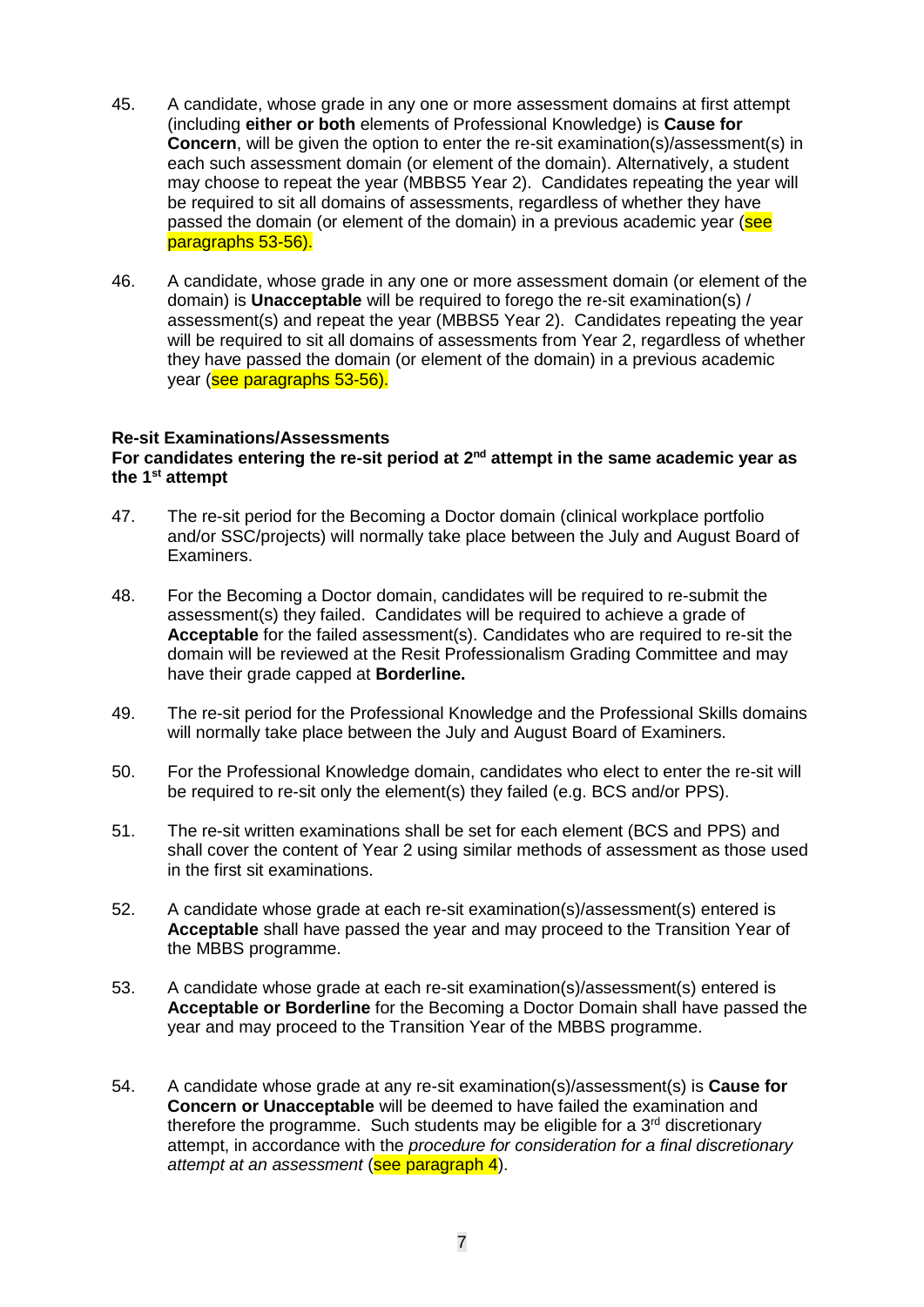55. Candidates offered a final, 3rd attempt will be required to repeat the year and sit all domains of assessment, regardless of whether they have passed the domain (or component of) in a previous academic year.

### **Progression from Year 2 to the Transition Year following a repeat of second year course at 2nd attempt**

- 56. A candidate who is repeating the year at second attempt will be entered into all domains of assessment, including all elements of Becoming a Doctor, regardless of whether they have passed the domain (or component of) in a previous academic year.
- 57. A candidate, whose grade in both elements of Professional Knowledge (BCS, PPS) and Professional Skills and Becoming a Doctor is Acceptable shall have passed the year and may proceed to the Transition Year of the MBBS programme.
- 58. A candidate, whose grade in any one or more assessment domains (including either or both elements of Professional Knowledge) is **Cause for Concern or Unacceptable,** on the second attempt, will be deemed to have failed the examination and therefore the programme. Such students shall be considered by the Discretionary Panel for a final attempt in accordance with the provisions of the General Regulations for Students and Programmes of Study. Candidates offered a final attempt by the Discretionary Panel at the year will be required to sit all domains of assessments in Year 2, regardless of whether they have passed the domain (or element of) in a previous academic year.
- 59. A candidate, whose grade in any one or more assessment domains (including either or both elements of Professional Knowledge) is **Cause for Concern or Unacceptable**, or **Borderline for BD** on the second attempt, shall be deemed to have failed the programme and will have their registration terminated.

### **Progression from Year 2 to the Transition Year following a repeat of second year course at 3rd Discretionary Attempt**

- 60. Candidates offered a third and final attempt will be required to repeat the year and sit all domains of assessment, including all elements of Becoming a Doctor, regardless of whether they have passed the domain (or component of) in a previous academic year.
- 61. A candidate, whose grade in both elements of Professional Knowledge (BCS, PPS) **and** Professional Skills and Becoming a Doctor is **Acceptable**, shall have passed the year and may proceed to the Transition Year of the MBBS programme.
- 62. A candidate, whose grade in any one or more assessment domains (including either or both elements of Professional Knowledge) is **Cause for Concern or Unacceptable**, or **Borderline for BD** on the third attempt, shall be deemed to have failed the programme and will have their registration terminated.

# **Merits and Distinctions**

- 63. Candidates who *pass* the Final Year and are awarded the MBBS degree will be eligible to be considered for the award of a St George's Mark of Merit or a University Distinction, in the following four disciplines:
	- Medical Sciences (on the basis of performance in the Clinical Science years)
	- Clinical Science (on the basis of performance in the Transition Year)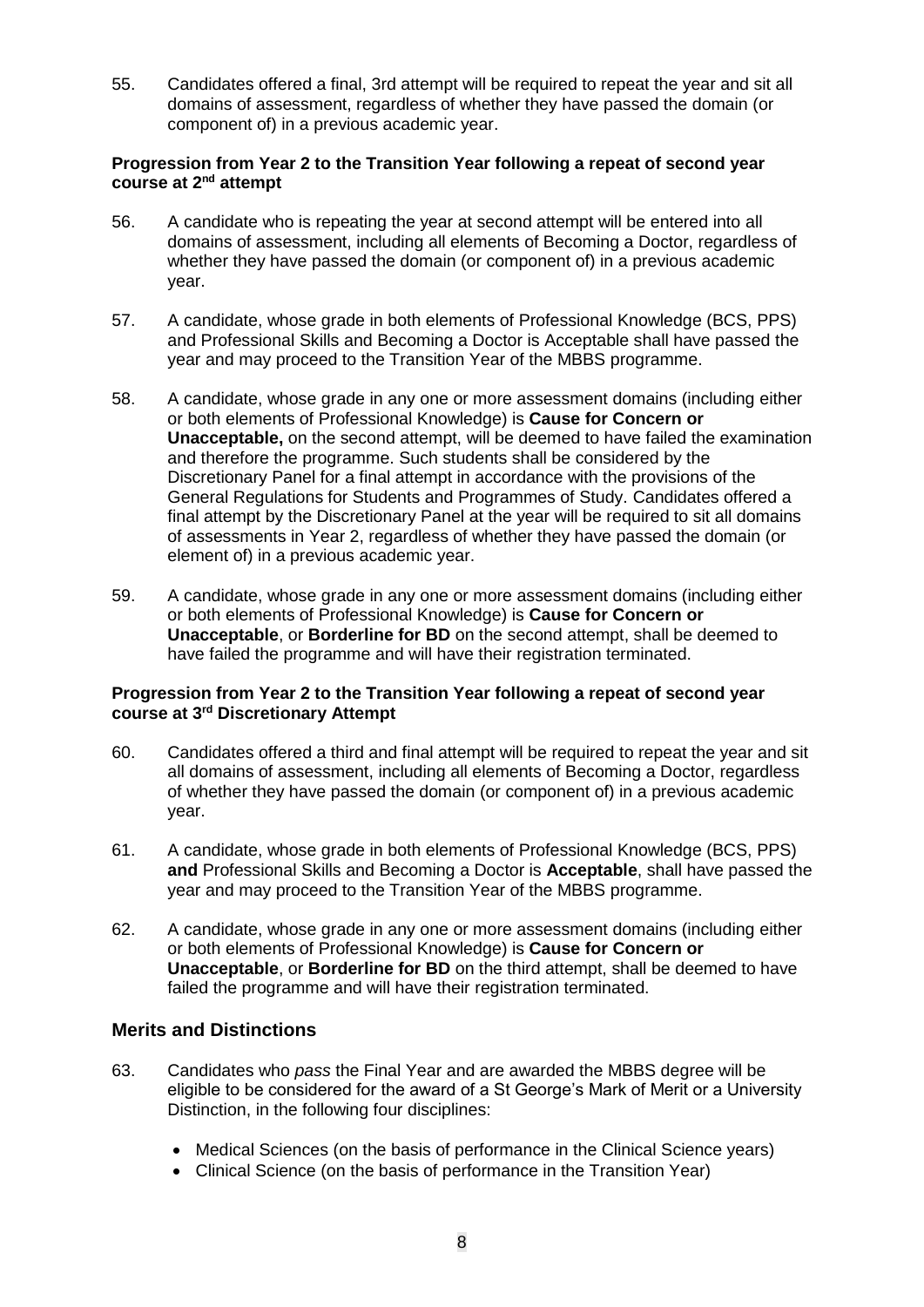- Clinical Specialties (on the basis of performance in the Penultimate Year)
- Clinical Practice (on the basis of performance in the Final Year)

A candidate awarded a Distinction in a discipline cannot also be awarded a Merit in that discipline. Merits and Distinctions are only awarded to those completing the degree.

64. For the sole purpose of calculating Merits and Distinctions, a final mark for the Clinical Science Examination shall be determined, using the weightings specified in the table below:

| <b>Accumulated mark</b>      | <b>MBBS5 Year 2</b><br>(Medical Sciences) |  |  |
|------------------------------|-------------------------------------------|--|--|
| Professional Knowledge (BCS) |                                           |  |  |
| Professional Knowledge (PPS) | 15                                        |  |  |
| Professional Skills (OSCE)   | 15                                        |  |  |
| <b>TOTAL</b>                 | 100                                       |  |  |

- 65. A Distinction in Medical Sciences will be awarded to candidates in the top 10%, i.e. the 1<sup>st</sup> decile, of the cohort in the Clinical Sciences Years. This will be based on the final accumulated weighted percentage mark, rounded to one decimal place (see paragraph 61). Candidates must pass all assessments in the Professional Knowledge Domain, plus Professional Skills Domains at 1st attempt in order to be eligible for a distinction. Candidates must also achieve a grade of Acceptable in the Becoming a Doctor domain at first attempt.
- 66. A Merit in Medical Sciences will be awarded to candidates in the 2nd decile of the cohort in the Clinical Sciences Years. This will be based on the final accumulated weighted percentage mark rounded to one decimal place (see paragraph 61). Candidates must pass at 1<sup>st</sup> attempt in order to be eligible for a merit. Candidates must also achieve a grade of Acceptable in the Becoming a Doctor domain at first attempt
- 67. Candidates who defer entry to an examination and sit their first attempt with the re-sit cohort will be ranked alongside first attempt candidates from the main cohort and then awarded a Distinction or Merit according to where they rank with the main cohort (i.e.  $1^{st}$  or  $2^{nd}$  decile respectively). A candidate who defers entry to an examination more than once, will be ranked alongside the most recent main cohort.

### **Students re-enrolling/re-joining a year of a programme following an approved period of absence OR students who are required/have elected to repeat a year**

- 68. Any candidate re-enrolling/re-joining a year of a programme following an approved absence (e.g. interruption of studies), will be examined in accordance with the scheme of assessment in place in the academic year in which the re-enrolment/rejoining takes place.
- 69. Any candidate required to repeat a year or any candidate who elected to repeat a year, will be examined in accordance with the scheme of assessment in place in the academic year in which the repeat year takes place.
- 70. Any candidate returning from an approved absence (e.g. interruption of studies) part way through an academic year will have their assessment requirements (i.e. the assessments in which they will be formatively and summatively examined) determined on a case-by-case basis.